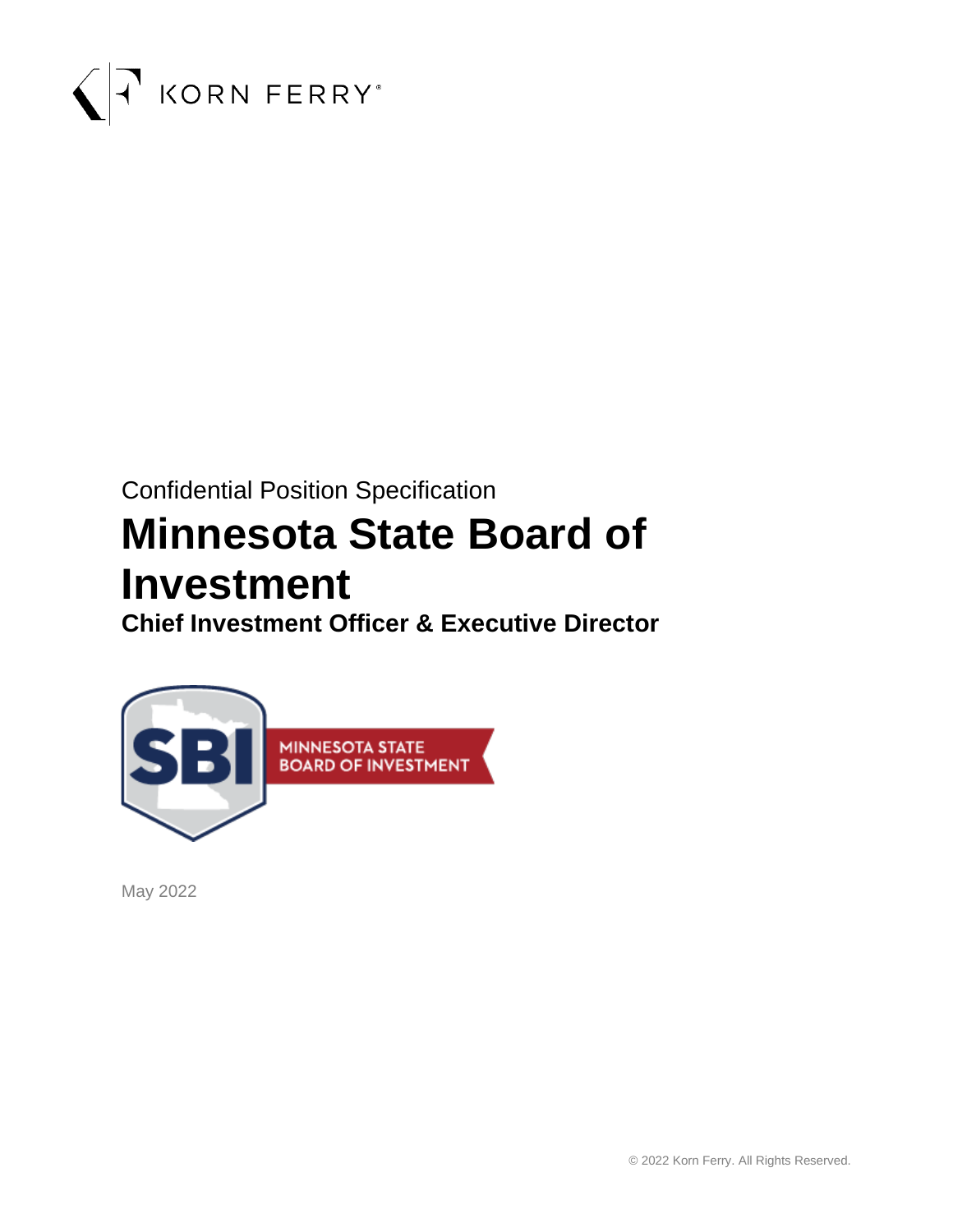#### **CONFIDENTIAL POSITION SPECIFICATION**

| <b>Position</b>               | Chief Investment Officer & Executive Director |
|-------------------------------|-----------------------------------------------|
| Company                       | Minnesota State Board of Investment           |
| Location                      | St. Paul, Minnesota                           |
| <b>Reporting Relationship</b> | <b>Board</b>                                  |
| Website                       | https://msbi.us/                              |

#### **ORGANIZATION BACKGROUND**

The Minnesota State Board of Investment is an agency responsible for the investment management of various retirement funds, trust funds, and cash accounts. The various (combined) retirement funds are specifically comprised of assets from the Minnesota State Retirement System, the Public Employees Retirement System, and the Teacher's Retirement Association. These combined funds represent \$94.1 billion of the total assets. The Board is also responsible for \$41.6bn in other public assets, non-retirement programs, and cash. As of December 31, 2021, the market value of all assets was \$135.7 billion. The Board members are the Governor, the State Auditor, the Secretary of State, and the Attorney General. The Board meets quarterly and sets overall investment guidelines and oversights. The CIO and Executive Director oversees the day-to-day management of the SBI organization and staff.

The Legislature has also established a 17-member Investment Advisory Council (IAC) to advise the Board and its staff on investment-related matters. The mission statement of the IAC is: The IAC fulfills its statutory duty to the SBI by providing advice and independent due diligence review of the investment policy and implementation recommendations that guide the SBI's investment of assets. All proposed investment policies are reviewed by the Investment Advisory Council before they are presented to the Board for action.

#### **INVESTMENT ORGANIZATION**

The Chief Investment Officer and Executive Director ("CIO") will serve as the agency head and perform as the senior investment executive responsible for prudently managing the \$94.1 billion dollar State Board of Investment's combined funds, as well as the \$1.1bn of Fire Relief Plans and Other Public Retirement Plans funds, \$14.5bn in Participant Directed Investments, \$5.5bn of Non-Retirement funds, and \$20.5bn in State Cash Accounts, totaling \$135.7bn.

The CIO will have two direct reports, the Assistant ED for Investment Strategy & Administration and the Assistant ED for Portfolio Management & Risk Analytics, while collectively overseeing a staff of 34 full-time employees across various internal functions.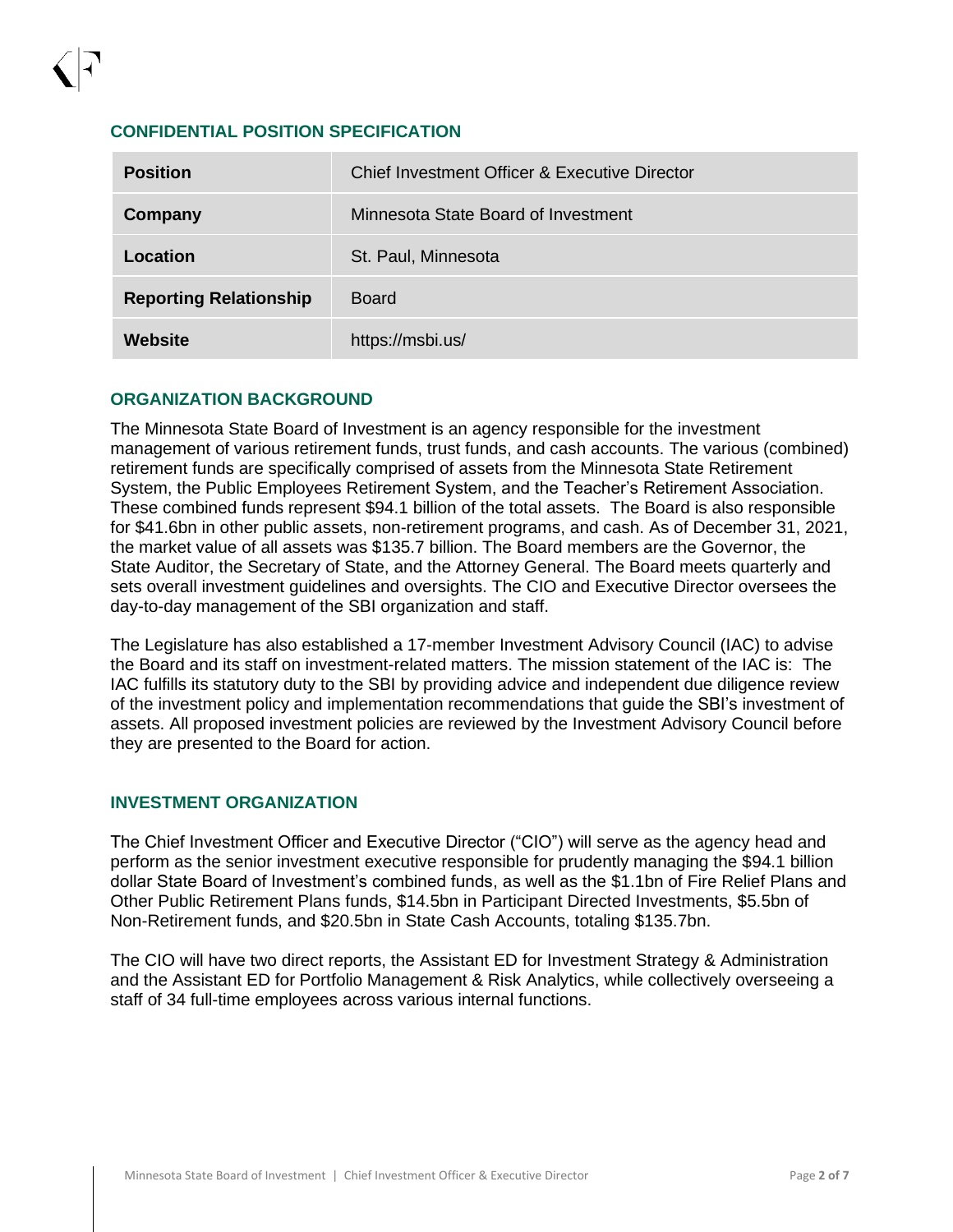#### **Asset Class** Percentage (%) **Minnesota Public Equity** 49.6% State **Retirement System Public Fixed Income** 23.8% 23% **Employees Retirement Private Markets** 26.6% **Association Teachers** 46% **Retirement** Private Markets - Invested 198% **Association** 32% Private Markets - Uninvested 6.8% **Total** 100%

**Assets Under Management**

The CIO will provide leadership to the State Board of Investment in strategic planning; effective execution of and compliance with investment and other policies, laws, and regulations; and management of investment operations. They will work actively with the SBI Board, keeping them fully advised on investment activities, and be accountable to establish and maintain effective communication and constructive relationships with investment advisors, consultants and SBI managers.

The CIO will collaborate in the development and recommendation of investment policy, manage external investment advisors, have responsibility for the day-to-day administration of the investment program, and lead the development of key fund performance indicators.

The CIO will be accountable for the administrative management of the Fund and related accounts, as well as the investment process and rigorous reviews of existing and prospective investments and will provide recommendations for investment strategies and external investment advisors. An Investment Advisory Council (IAC), made up of investment experts, work in a consultative manner with the CIO, with the CIO taking the lead. The advisory council is a responsive and vibrant group able to act and provide advice effectively and efficiently in partnership with the CIO.

The CIO will also have broader responsibilities in representing the SBI, both externally and with internal clients. The CIO will present the Fund's investment overview and approach to critical constituents and stakeholders, including legislators and other elected officials.

#### Key responsibilities include:

\*Some responsibilities may be delegated to others, but ultimate accountability will reside with the CIO.

#### **Development of Investment Policies**

- 1. Develop and recommend investment policies that meet the needs of each fund controlled by the SBI. The policies shall be consistent with long term sustainability of the investments and shall address:
	- a. Risk tolerance.
	- b. Long term investment objectives.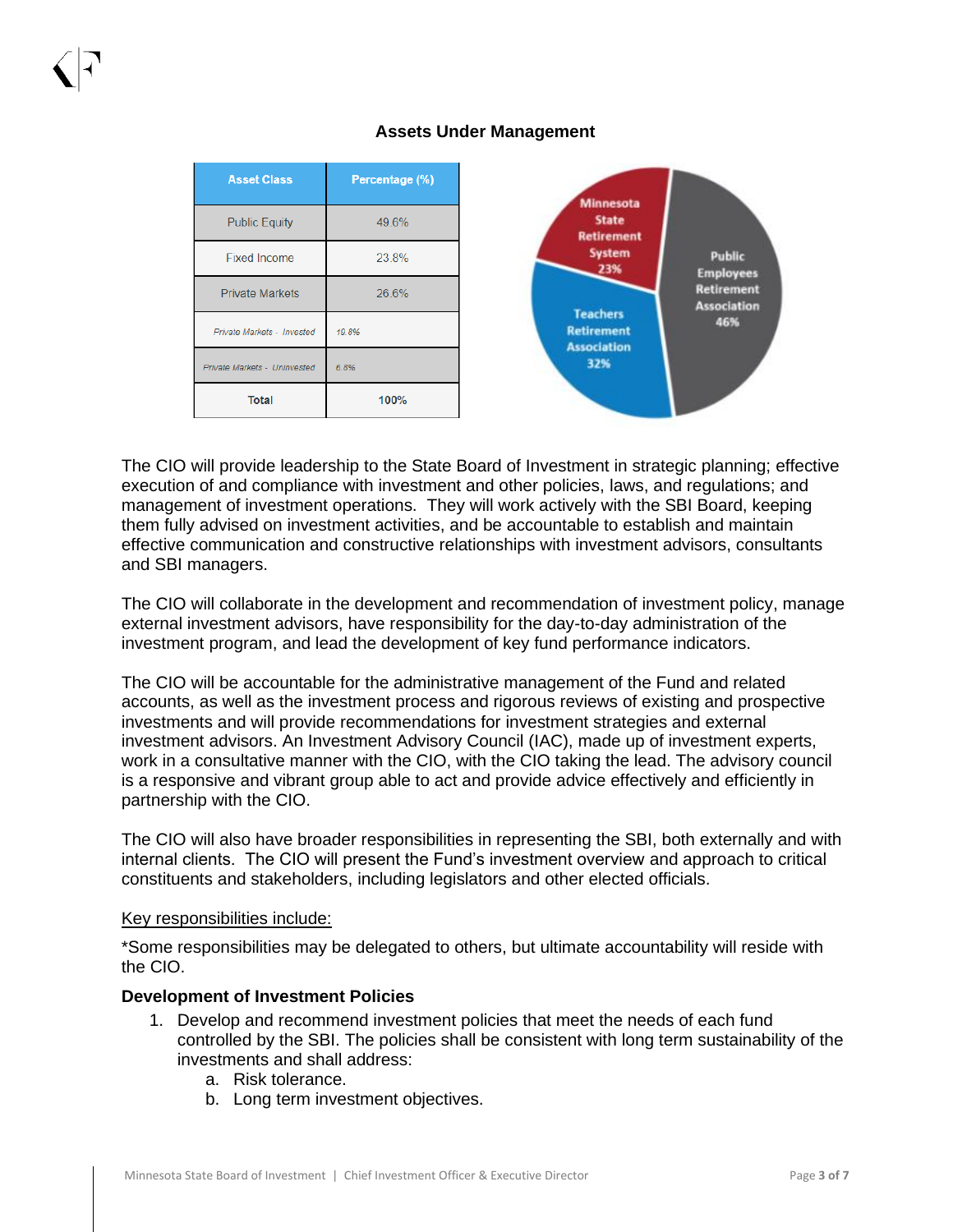- d. Liquidity needs.
- e. Asset class target.
- f. Performance standards for the total fund, asset class segments, and individual managers.
- g. Rebalancing strategy.
- 2. Develop and recommend an appropriate investment management structure for each fund that meets the investment policies outlined above. This task shall consider:
	- a. Mix of active and passive management.
	- b. Use of internal or external managers.
	- c. Types of investment vehicles (e.g., publicly traded securities, private placements, commingled funds, limited partnerships).
	- d. Custody relationships.
	- e. Brokerage relationships.
	- f. Accounting relationships.
	- g. Consulting relationships.
- 3. Assess developments within the financial markets that may positively or negatively affect the ability of the funds to meet their long-term goals/liabilities. Where appropriate, recommend modifications to the SBI's statutory authority or investment policies that take these developments into account and seek approval for those changes.

#### **Implementation of Investment Policies Approved by the SBI**

- 1. Develop appropriate procedures for selecting investment managers, custodians, and consultants necessary to implement the SBI's investment plan for each fund.
- 2. Ensure that applicable policies are communicated to each internal and external investment manager retained by the SBI.
- 3. Allocate and re-balance assets and contributions among the investment managers for each fund on an on-going basis.

#### **Review and Control of Investment Policies**

- 1. Assure that investment policies are regularly reviewed by the SBI.
- 2. Evaluate the performance of each fund relative to the policies established by the SBI and recommend corrective action, where appropriate.
- 3. Monitor the activities of internal and external investment managers to ensure they adhere to established policies.
- 4. Develop and administer systems to evaluate the performance of individual investment managers retained by the SBI.
- 5. Develop and administer appropriate internal control systems and an overall risk management program.
- 6. Work with investment consultants to review investment policies and recommend appropriate changes.

#### **Administration and Management of Staff Operations**

1. Prepare and exercise final review of, the SBI's biennial budget within guidelines established by the Department of Management and Budget, present the budget to the SBI for review, seek legislative approval of the SBI's general fund budget request and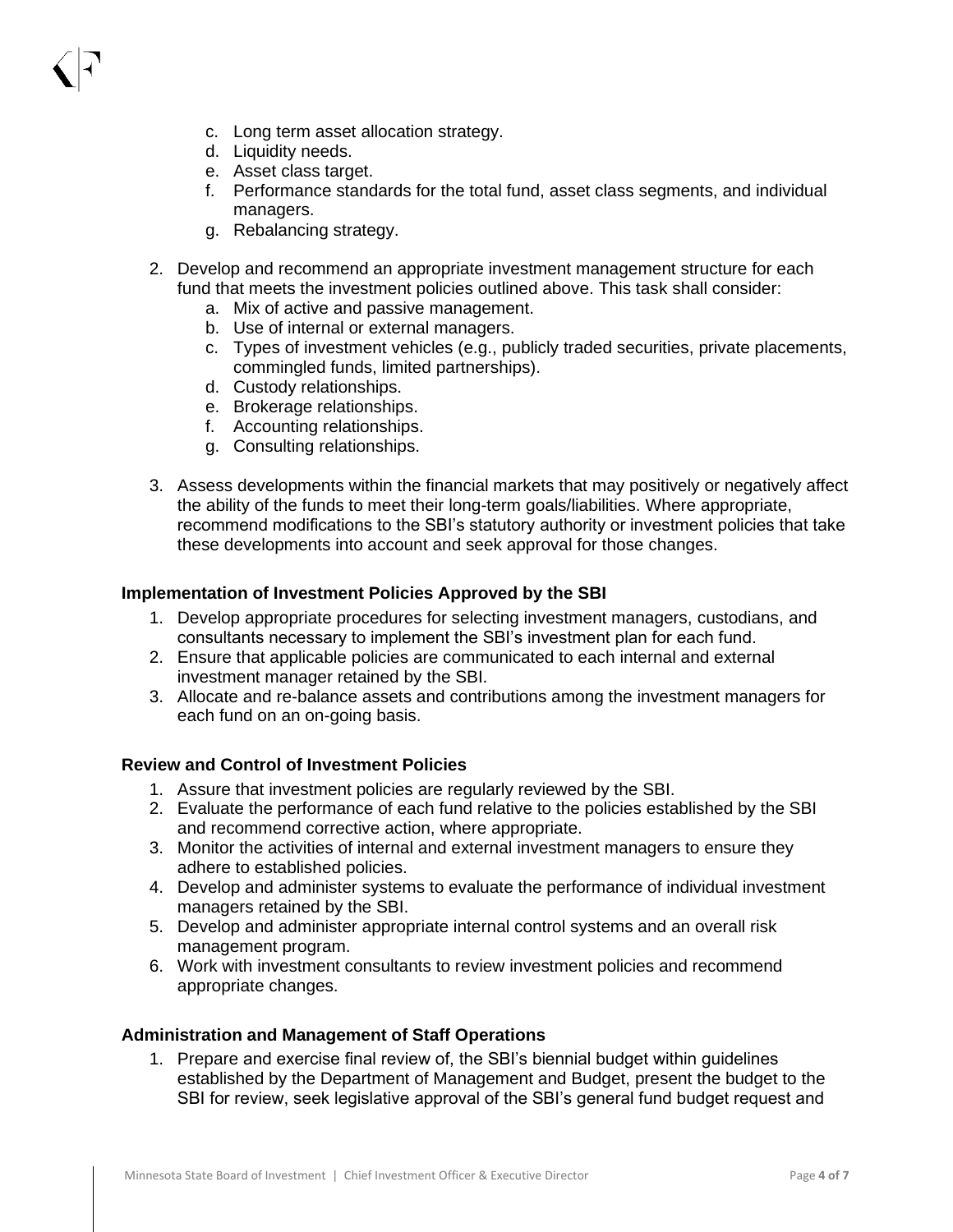manage its execution.

- 2. Prepare and exercise final review of, an annual management and budget plan for the SBI's review and approval and manage its execution.
- 3. Provide the retention, supervision, and evaluation of and, when necessary, the discipline and termination of all SBI staff. Staff compensation for represented employees is governed by applicable contracts and plans established by the Department of Management and Budget. Staff compensation for unclassified employees is governed by the SBI compensation plan.
- 4. Negotiate, or provide for the negotiation of, favorable terms with contractors and vendors for goods and services. Contractual relationships are governed by the applicable law and the rules of the Department of Administration.
- 5. Maintain, or provide for the maintenance of, accurate and complete records of all financial transactions and official activities of the SBI.
- 6. Apportion actual expenses among the funds managed by the SBI according to statutory requirements.

#### **Communication and Reporting**

- 1. Prepare quarterly reports on investment results and the status of the management and budget plan for review by the SBI, the IAC and the SBI's consultant.
- 2. Meet with the SBI and the IAC on a quarterly basis and at other times as required.
- 3. Prepare the SBI's annual report. Prepare financial information and reports for the retirement systems and other entities who use the information to prepare their financial statements in accordance with Generally Accepted Accounting Principles (GAAP).
- 4. Meet with pension fund trustees and other clientele whose assets are managed by the SBI on a regular basis, or as requested, concerning the SBI's activities and investment performance.
- 5. Meet with representatives of the local and national financial community.
- 6. Where appropriate, engage and enhance relationships with interested stakeholder groups.
- 7. Testify before legislative committees as required. Meet with legislators as needed to discuss issues of importance to the SBI.
- 8. Respond promptly to special requests for information from the SBI, Legislature, pension funds, members of the press, IAC and other interested parties.
- 9. Provide educational forums for the SBI and others, in conjunction with the IAC and the SBI's consultant, concerning investment issues and policy alternatives.
- 10. Prepare other reports as requested by the SBI or required by the Legislature or by law.

#### **PROFESSIONAL EXPERIENCE/QUALIFICATIONS**

The ideal candidate will have at least 15 years of recent, full-time experience in investment management, as well as a significant general management background. They must have extensive investment/markets expertise. Ideal experiences would be founded in managing a variety of asset classes, as well as all aspects of the investment process for retirement or comparable systems.

The ideal candidate will further develop and promote SBI's ESG and DE&I frameworks, which includes but is not limited to talent acquisition and management, investment decision-making, manager selection, and organizational culture. ESG and DE&I are integrated into all facets of SBI.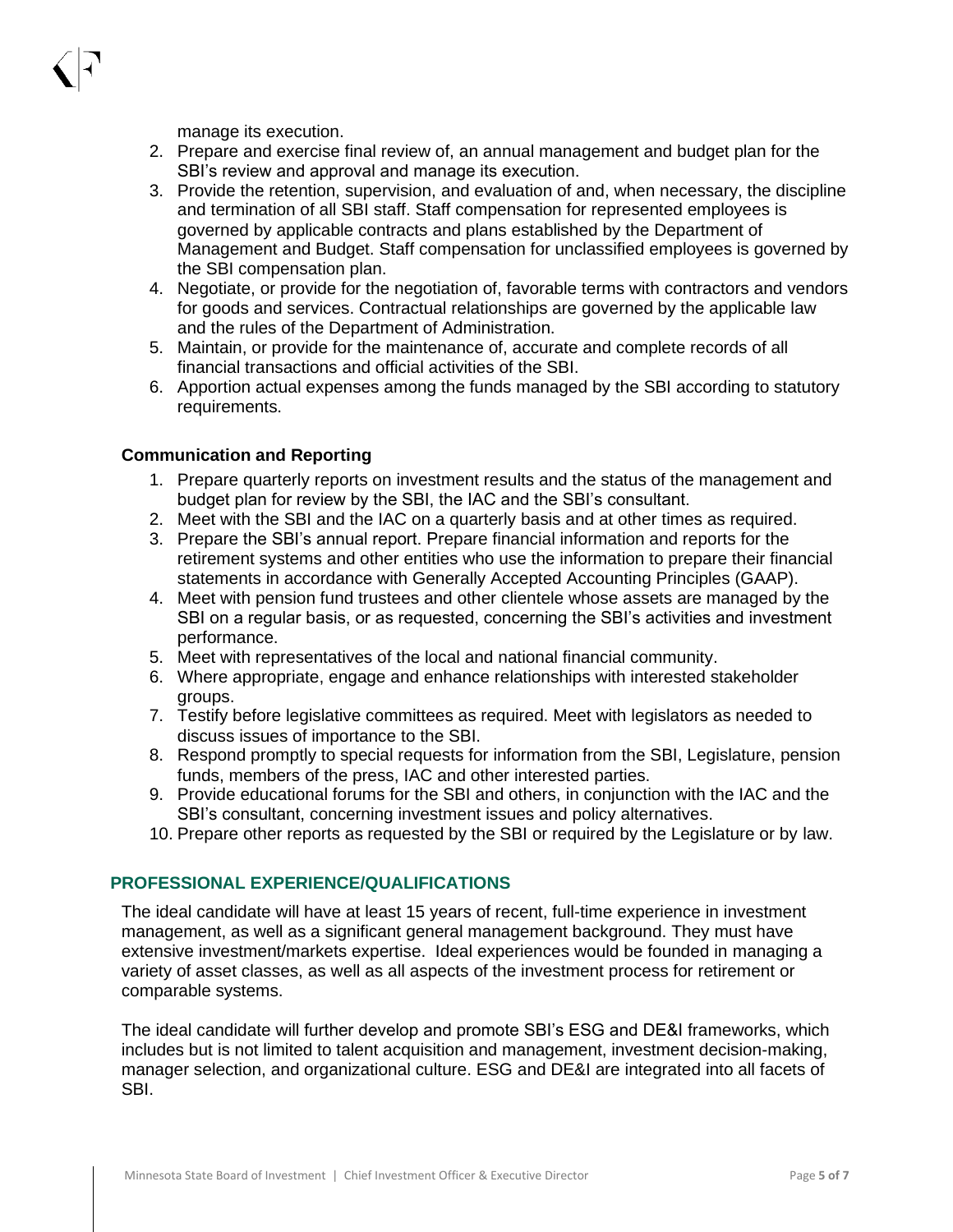The ideal candidate must possess natural leadership abilities, thus being able to enhance the current investment management organization. The right candidate will have demonstrable skills in building and motivating successful teams and will be a visionary and a strategic thinker.

The ideal candidate will have a passion for excellence, the desire to have a positive impact on the Fund and investment organization and be able to reinforce and build on SBI's current and historical success. The successful candidate will possess excellent interpersonal skills, a compelling presence, and strong business acumen. They will have experience in building, leading, and mentoring a team of professionals and demonstrated leadership qualities, including the ability to engage and inspire a talented and dedicated staff.

Presentation skills, both oral and written, must be superb. Mature and self-assured, the successful candidate must be able to demonstrate credibility and engender respect, both internally and externally. The CIO must continue to build a team that is supportive of one another, respects individual skills, is innovative, and takes opportunities to develop professional skills.

The successful candidate will have demonstrated a favorable record in one or more investment strategies, managing a portfolio of diversified assets within a similar environment to that of the Fund. The CIO will provide strategic insights on asset allocation and be able to anticipate any directional changes in financial markets and industry trends that may affect the Fund's performance.

The CIO will also need to have strong existing relationships, or the ability to develop relationships, with top-performing investment organizations. The successful candidate will have the following experience/traits:

- Success driving top tier results; a high achiever who has achieved excellence in both academic and professional pursuits, and a history of success in every challenge undertaken.
- Previous engagement with and reporting responsibility to a Board.
- Passion for safeguarding and growing pension assets.
- Superb team-building skills, with a predisposition to building consensus and achieving goals through collaboration rather than purely direct line authority.
- Positive, results-oriented style, evidenced by listening, motivating, delegating, influencing, and monitoring the work being done.
- Collaborative and able to work effectively with multiple constituencies internal (Board, Investment Advisory Council, staffs, and stakeholders) and external (consultants, investment managers, legislators and other elected officials, etc.).
- High level of energy, sense of urgency, creativity, and decisiveness, coupled with the ability to remain focused and rise above pressure.
- Engaging, open interpersonal style, complemented by the analytical pragmatism necessary to quickly dissect highly complex issues.

#### **EDUCATION**

An advanced degree in finance, economics, or a related field, and/or a CFA are strongly preferred.